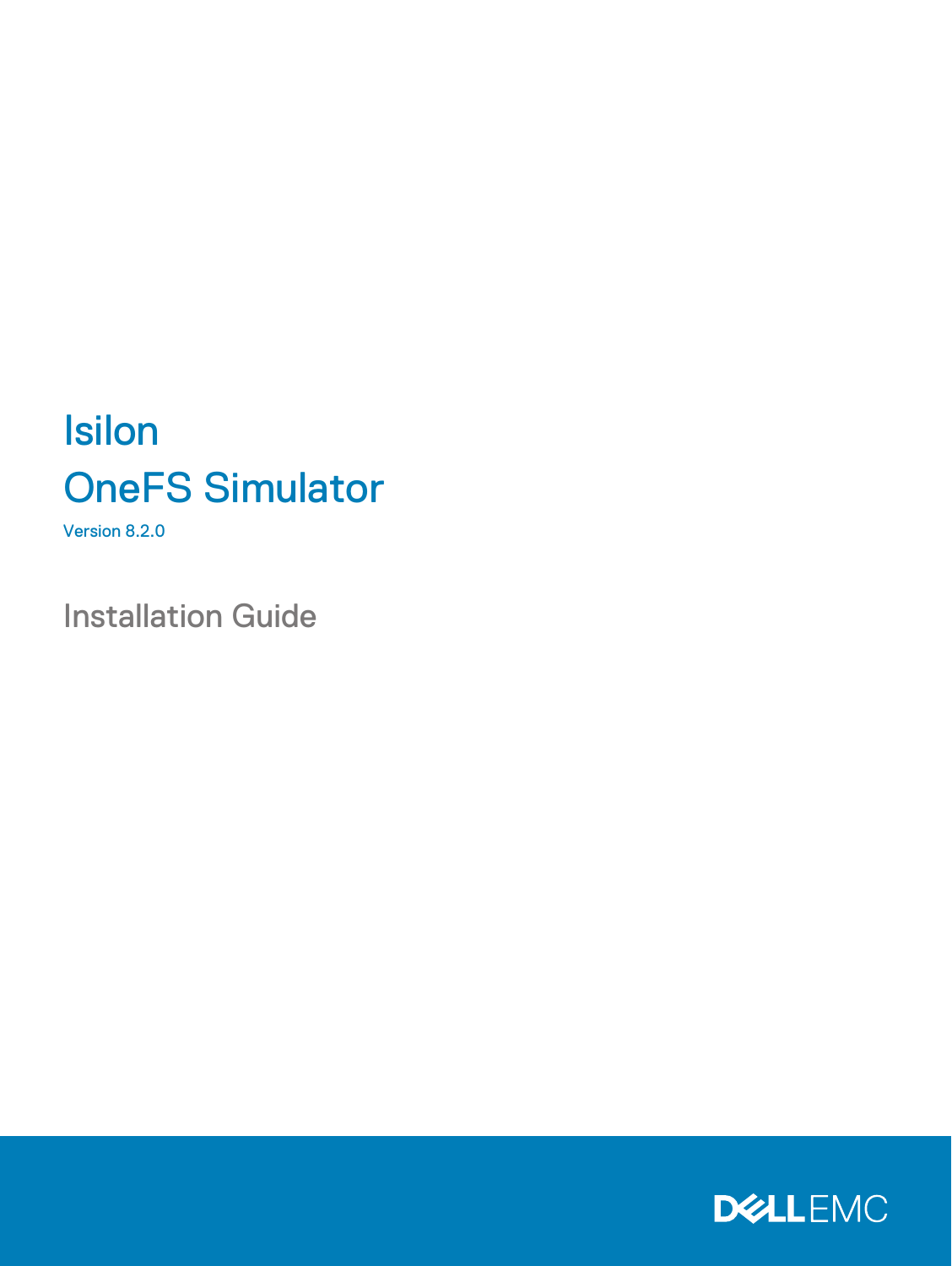Copyright © 2014-2019 Dell Inc. or its subsidiaries. All rights reserved.

Published May, 2019

Dell believes the information in this publication is accurate as of its publication date. The information is subject to change without notice.

THE INFORMATION IN THIS PUBLICATION IS PROVIDED "AS-IS." DELL MAKES NO REPRESENTATIONS OR WARRANTIES OF ANY KIND WITH RESPECT TO THE INFORMATION IN THIS PUBLICATION, AND SPECIFICALLY DISCLAIMS IMPLIED WARRANTIES OF MERCHANTABILITY OR FITNESS FOR A PARTICULAR PURPOSE. USE, COPYING, AND DISTRIBUTION OF ANY DELL SOFTWARE DESCRIBED IN THIS PUBLICATION REQUIRES AN APPLICABLE SOFTWARE LICENSE.

Dell, EMC, and other trademarks are trademarks of Dell Inc. or its subsidiaries. Other trademarks may be the property of their respective owners. Published in the USA.

Dell EMC Hopkinton, Massachusetts 01748-9103 1-508-435-1000 In North America 1-866-464-7381 www.DellEMC.com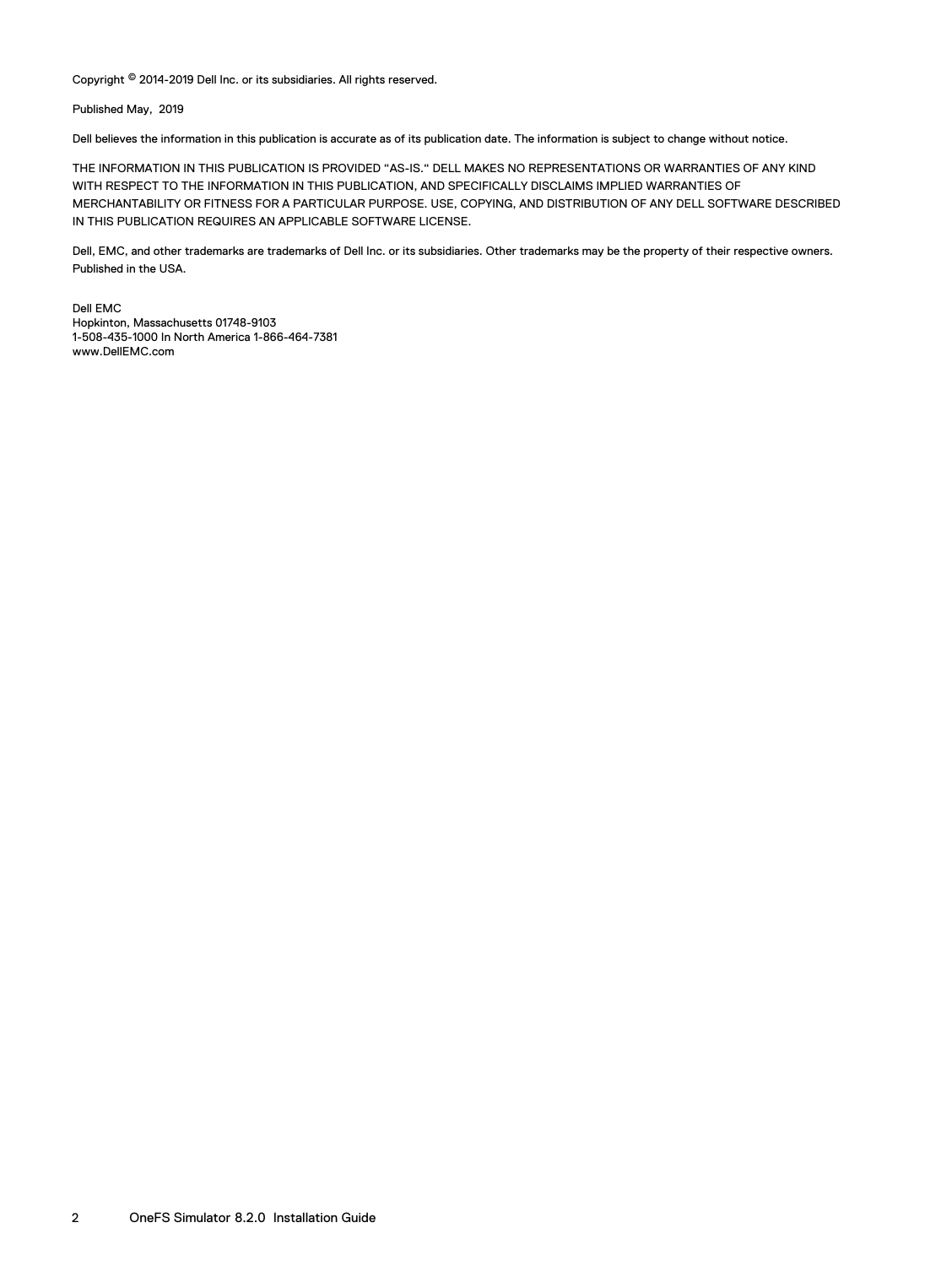## CHAPTER 1

## OneFS Simulator Installation Guide

This section contains the following topics:

| $\bullet$ |  |
|-----------|--|
| $\bullet$ |  |
|           |  |
| $\bullet$ |  |
|           |  |
|           |  |
|           |  |
|           |  |
|           |  |
|           |  |
|           |  |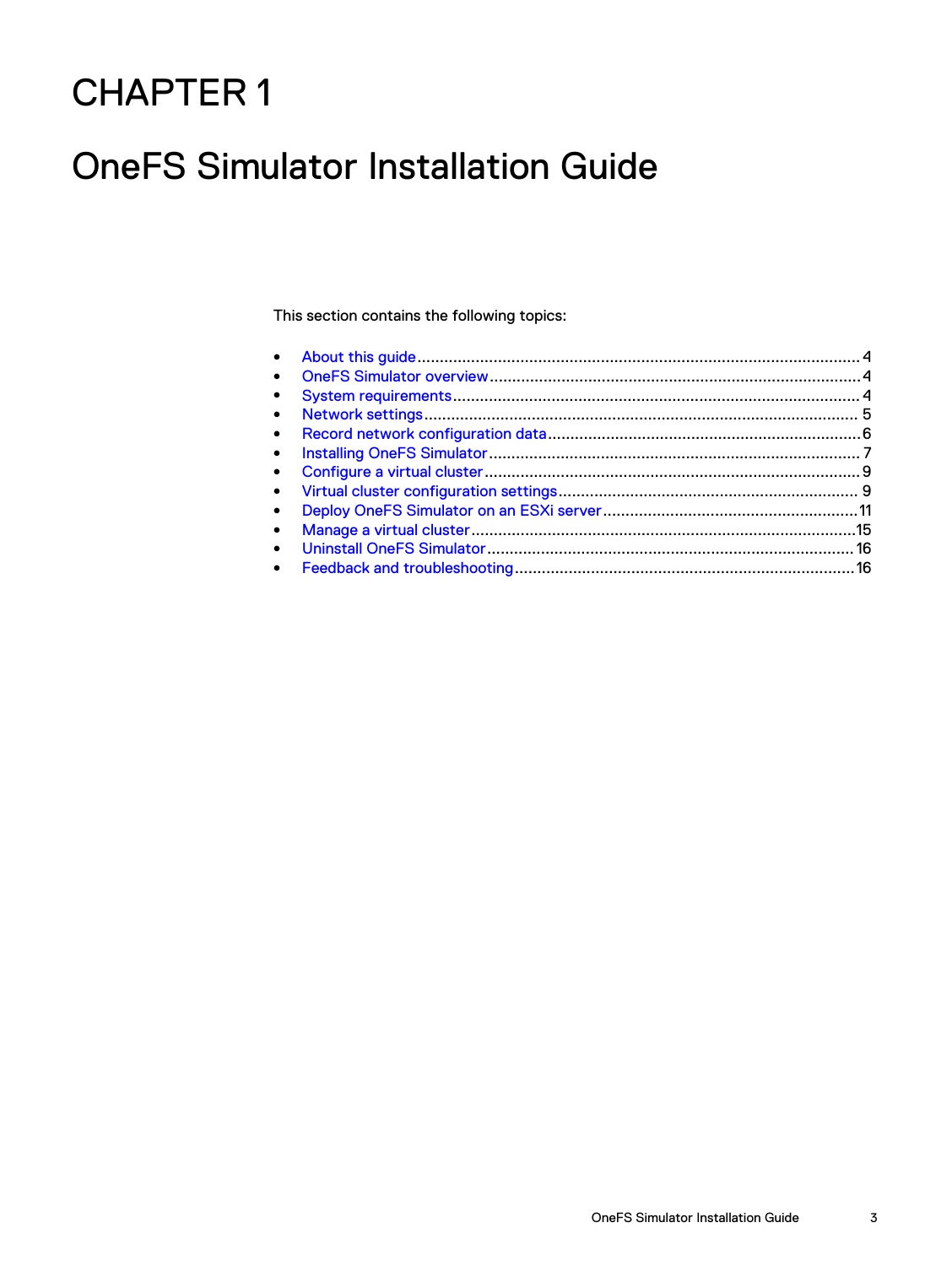### <span id="page-3-0"></span>**About this guide**

This guide describes how you can install and configure OneFS Simulator to monitor and manage virtual clusters. This guide also describes how to run virtual nodes on the virtualization products supported by VMware.

#### **Note**

OneFS Simulator is for demonstration and noncommercial purposes only, and should not be installed in a production environment.

### **OneFS Simulator overview**

OneFS Simulator is a virtual version of the physical storage nodes that you can deploy in a physical infrastructure.

Throughout this document, the following conventions are used:

- A *virtual node* refers to a virtual machine.
- A *host* refers to a physical host with a virtual infrastructure, such as VMware ESXi or VMware Workstation.

### **System requirements**

Before you install a virtual node, verify that your system meets the requirements for the virtual version of OneFS. At least three virtual nodes are required to create an Isilon OneFS virtual cluster.

#### **Note**

Virtual nodes are for demonstration purposes only and are ineligible for support or repair by Isilon Technical Support.

Table 1 Host system requirements

| Component  | Value                                                                                                                                                                                            | <b>Notes</b>                                                                                                                                                                                                                                                                                                                                 |
|------------|--------------------------------------------------------------------------------------------------------------------------------------------------------------------------------------------------|----------------------------------------------------------------------------------------------------------------------------------------------------------------------------------------------------------------------------------------------------------------------------------------------------------------------------------------------|
| <b>RAM</b> | Minimum of 3 GB RAM for a<br>virtual node is required for a<br>fully populated virtual cluster.<br>This is the default<br>requirement.<br>6 GB RAM recommended per<br>virtual node per ESXi host | Virtual nodes might not<br>function correctly if they do<br>not meet the recommended<br>memory requirements.<br><b>Note</b><br>Other nodes that are added to<br>your virtual environment to<br>provide services such as the<br>Active Directory domain<br>controller service or DNS<br>service, will have additional<br>memory requirements. |
| Processor  | VT-capable processor                                                                                                                                                                             | Virtualization technology<br>must be enabled in the BIOS.                                                                                                                                                                                                                                                                                    |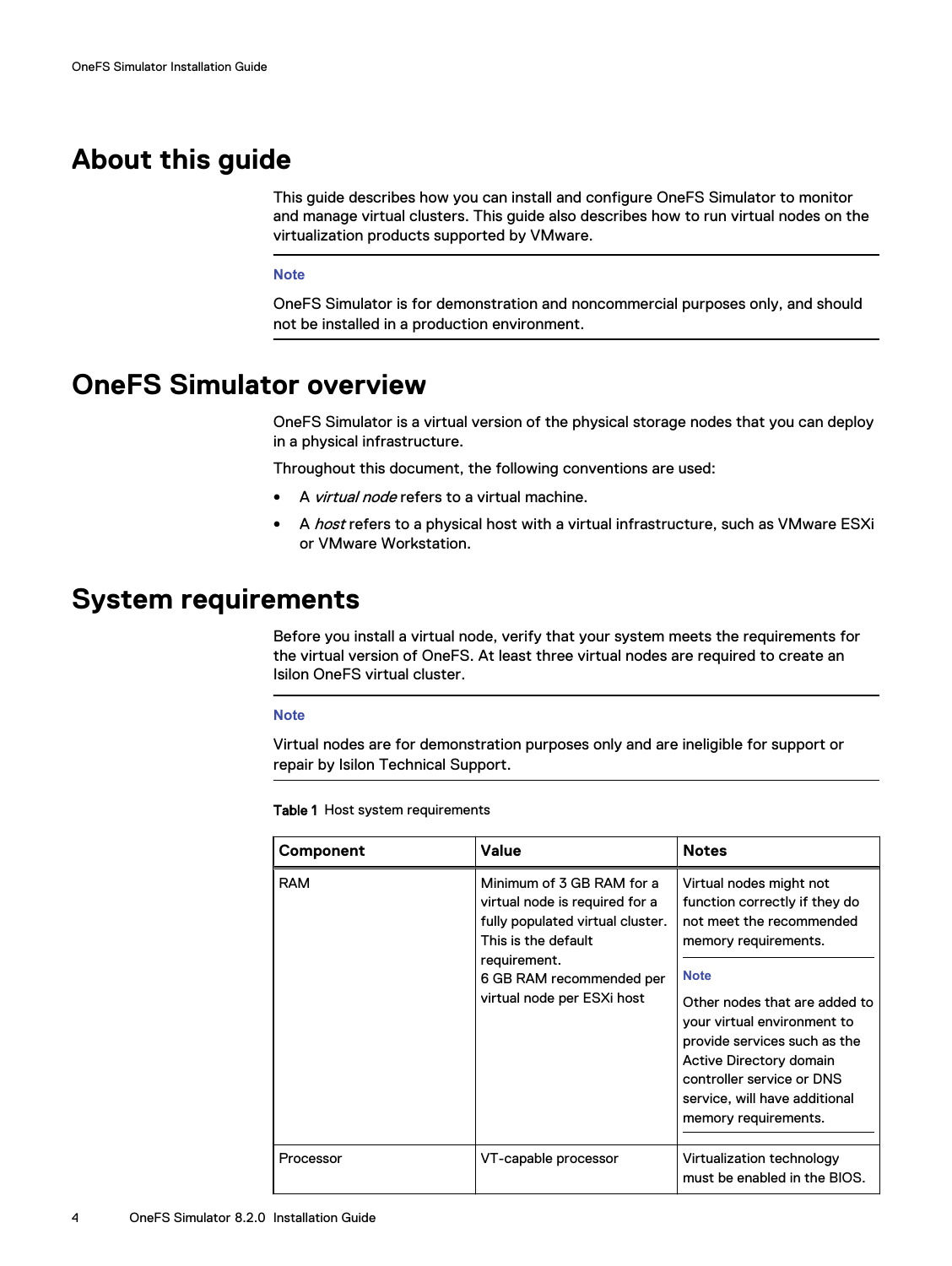| Component              | Value                                                                                                                                                                                                                                                                                                                                                                                                                                               | <b>Notes</b>                                                                                                                                                                                                                                                                                                                                                                                            |
|------------------------|-----------------------------------------------------------------------------------------------------------------------------------------------------------------------------------------------------------------------------------------------------------------------------------------------------------------------------------------------------------------------------------------------------------------------------------------------------|---------------------------------------------------------------------------------------------------------------------------------------------------------------------------------------------------------------------------------------------------------------------------------------------------------------------------------------------------------------------------------------------------------|
| Hard drive             | 42 GB of disk space per<br>virtual node for a fully<br>populated virtual cluster.                                                                                                                                                                                                                                                                                                                                                                   |                                                                                                                                                                                                                                                                                                                                                                                                         |
| Operating system       | The following operating<br>systems have been tested for<br>and validated for the<br>installation:<br><b>Microsoft Windows</b><br>$\bullet$<br>(recommended)<br>Ubuntu 12,04.5 and 14,04<br>$\bullet$<br>(Linux)<br>CentOS 6.6 (Linux)                                                                                                                                                                                                               | All of the procedures in this<br>guide are based on the<br>Microsoft Windows operating<br>system. Some of the steps in<br>the procedures might differ<br>based on your host operating<br>system.                                                                                                                                                                                                        |
| Virtual infrastructure | Standalone components:<br><b>VMware Server</b><br>$\bullet$<br><b>VMware Fusion</b><br>$\bullet$<br><b>VMware Workstation</b><br><b>VMware Player</b><br><b>VMware vSphere</b><br>components:<br>VMware ESXi 5.5, 6.0,<br>6.5<br><b>Note</b><br>The supportability of<br>VMware ESXi 5.5 with<br>OneFS 8.1.0.0 and later<br>releases has not been<br>extensively tested. Keep<br>this in mind as you use<br>VMware ESXi 5.5 with<br>these releases. | Install at least one standalone<br>component.<br>If you are installing VMware<br>Workstation, VMware Player,<br>or VMware Fusion, make sure<br>that the external network is<br>configured as a bridged<br>network and not as a nat<br>network. This configuration<br>allows the clients to access<br>the virtual nodes.<br>VMware Player is available at:<br>http://www.vmware.com/<br>products/player/ |

<span id="page-4-0"></span>Table 1 Host system requirements (continued)

### **Network settings**

It is critical that you set up the internal and external network of a virtual cluster according to the networking setup on your host computer.

Follow these guidelines to set up your virtual network:

• Reserve an IP address range for configuring your virtual cluster. You must be able to route the IP range through the hardware host for your virtual cluster. You can perform this step by setting up a virtual interface on your computer with an IP address from the same subnet as your virtual cluster. Alternatively, you can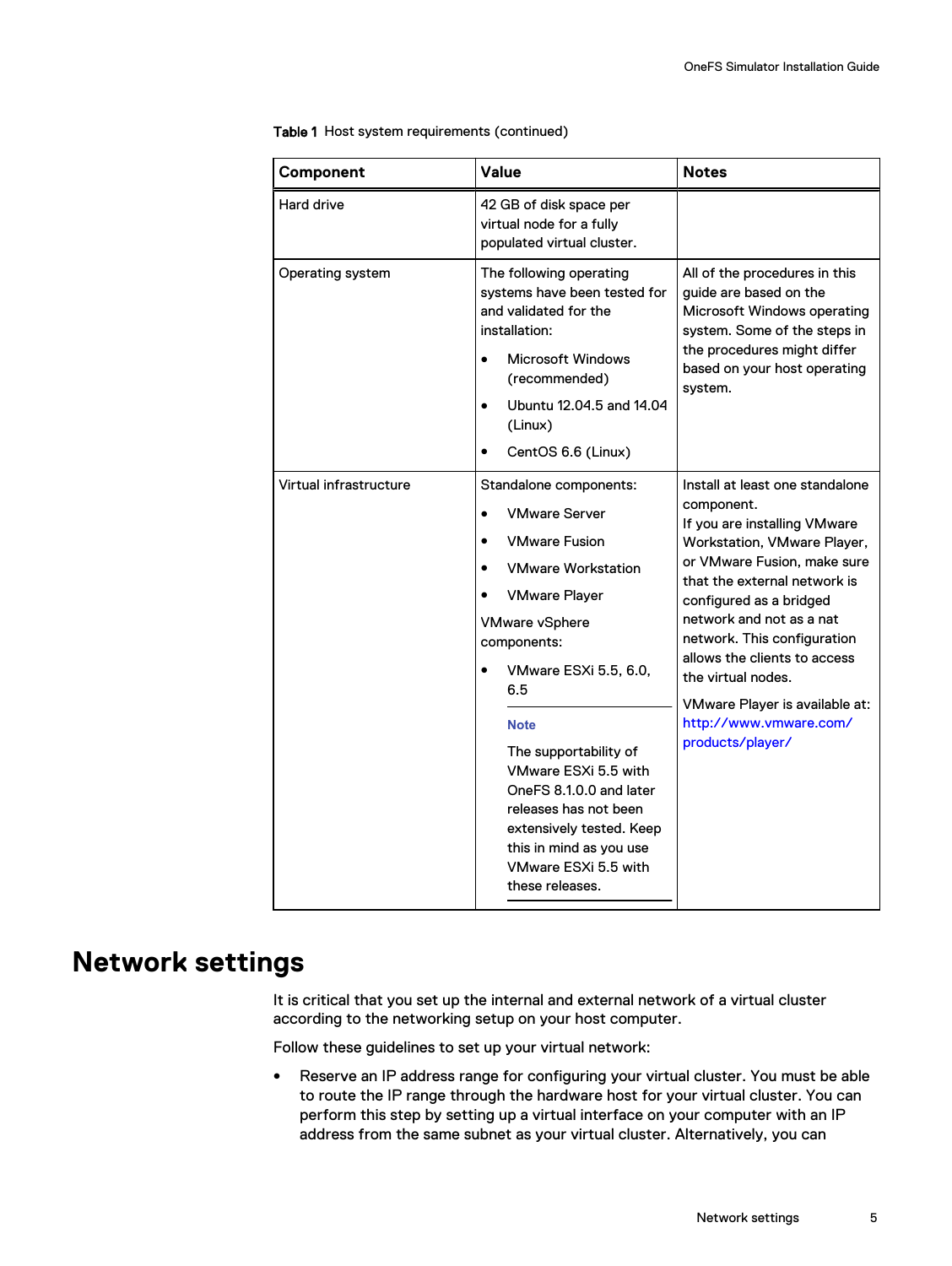configure IP addresses from the same subnet as your hardware host for your virtual cluster.

- <span id="page-5-0"></span>• Virtual clusters have two network interfaces: nat and bridged. The nat interface facilitates internal communication within the virtual cluster and does not need to be public and routable. The bridged interface facilitates client access and must be public and routable. Therefore, if you are setting up VMware Workstation, VMware Player, or VMware Fusion as a host, make sure that the external network is configured as a bridged interface in order to enable clients to access the virtual nodes.
- <sup>l</sup> We recommend that you allocate sufficient internal IP addresses to accommodate any changes that you might want to make to your virtual cluster. If your virtual cluster does not have an available internal IP address, you will not be able to add new virtual nodes to your virtual cluster.

### **Record network configuration data**

You must record the configuration information for your internal and external networks before installing the virtual nodes and configuring your virtual cluster.

#### Procedure

1. Type ipconfig at the Windows command prompt.

The network information appears as shown in the following sample output:

```
Microsoft Windows [Version 6.1.7601]
Copyright (c) 2009 Microsoft Corporation. All rights reserved.
C:\Users\student1>ipconfig
Windows IP Configuration
Wireless LAN adapter Wireless Network Connection:
   Media State . . . . . . . . . . . : Media disconnected
   Connection-specific DNS Suffix . : 
Ethernet adapter Local Area Connection:
   Connection-specific DNS Suffix . : isilon.com
   Link-local IPv6 Address . . . . . : fe80::bceb::99fd:182b:
2d7%11
   IPv4 Address. . . . . . . . . . . : 10.8.13.166
    Subnet Mask . . . . . . . . . . . : 255.255.254.0
  Default Gateway . . . . . . . . . : 10.8.12.1
Ethernet adapter VMware Network Adapter VMnet1:
   Connection-specific DNS Suffix . :
   Link-local IPv6 Address . . . . . : 
fe80::bc49:183c:fc92:d6f2%19
   IPv4 Address. . . . . . . . . . . : 192.168.208.1
   Subnet Mask . . . . . . . . . . . : 255.255.255.0
  Default Gateway . . . . . . . . :
Ethernet adapter VMware Network Adapter VMnet8:
   Connection-specific DNS Suffix . :
   Link-local IPv6 Address . . . . . : fe80::2cdc::48fc:
2927:408a%21
   IPv4 Address. . . . . . . . . . . : 192.168.47.1
   Subnet Mask . . . . . . . . . . . : 255.255.255.0
  Default Gateway . . . . . . . . :
```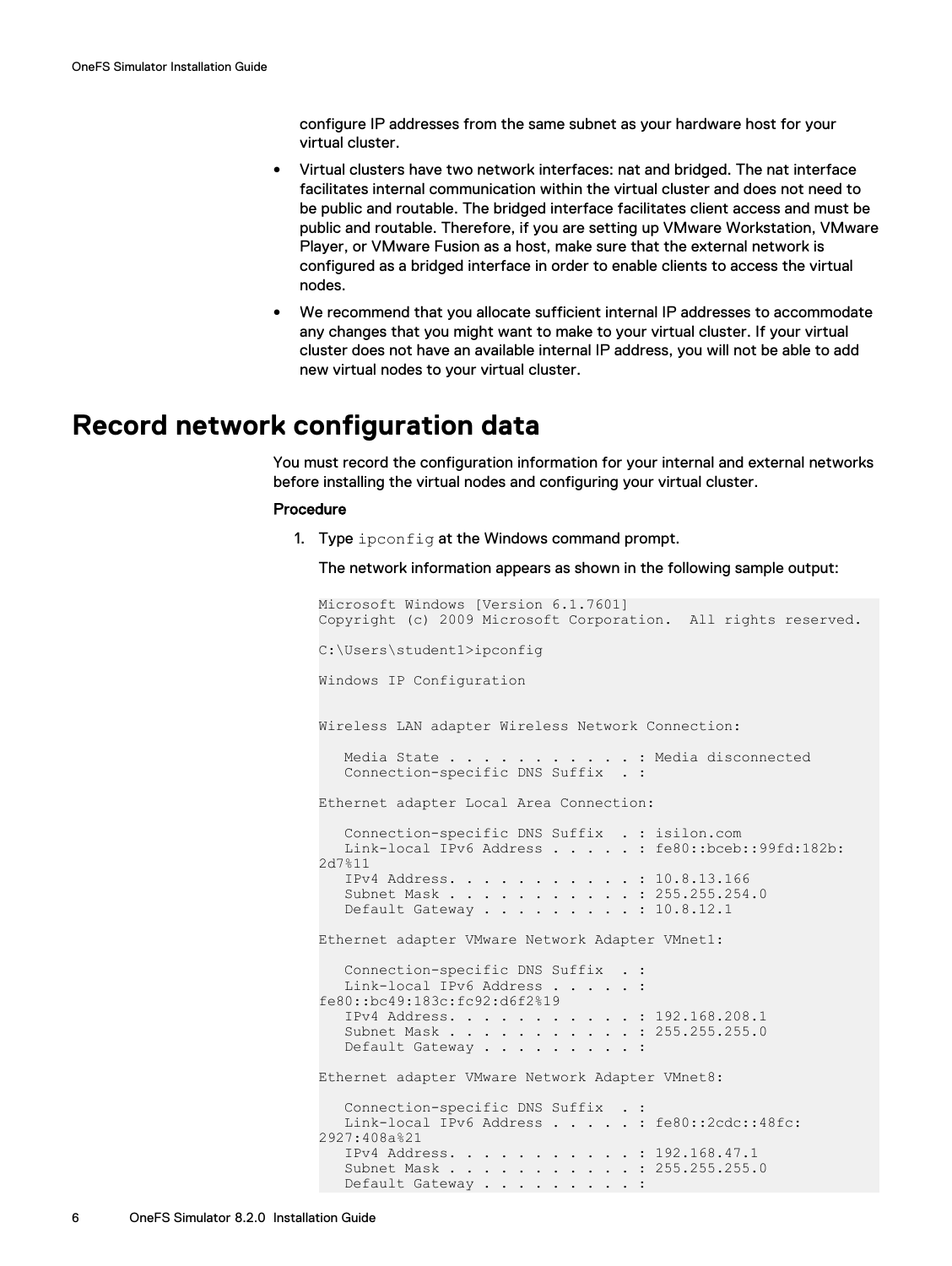<span id="page-6-0"></span>2. Record the following internal and external network configuration details:

| Output                           | <b>Description</b>                  | Value         |
|----------------------------------|-------------------------------------|---------------|
| IPv4 or IPv6 Address<br>(VMnet1) | Internal range                      | 192.168.208.* |
| Subnet Mask (VMnet1)             | Netmask for the internal<br>network | 255.255.255.0 |
| IPv4 or IPv6 Address<br>(VMnet8) | External range                      | 192.168.47.*  |
| Subnet Mask (VMnet8)             | Netmask for the external<br>network | 255.255.255.0 |
| Default Gateway                  | Gateway for the external<br>network |               |

### **Installing OneFS Simulator**

You can install OneFS Simulator through the OVA file that is included in the ZIP file. You can set up VMware Workstation, VMware Fusion, or VMware ESXi to run the OneFS Simulator virtual nodes.

You can configure a virtual cluster for a single virtual node. However, three- to fournode virtual clusters are recommended for testing and experimentation. For configuring a virtual cluster with more than four virtual nodes, make sure that the host computer has a minimum of 3 GB of available RAM per virtual node.

Most laptops can only support a three-node virtual cluster. Additional CPU, RAM, and disk space is consumed for each virtual node you add to the virtual cluster.

After you install OneFS Simulator through the OVA file, you must activate the evaluation license. See *Configure a virtual cluster* for details on the command that you must run in order to activate the evaluation license.

### **Installing OneFS Simulator by importing the OVA file**

Follow the steps in this procedure to install OneFS Simulator through the OVA file.

#### Before you begin

Make sure that you have installed VMware Workstation, VMware Fusion, or VMware ESXi to deploy and configure the OneFS Simulator virtual node. This procedure assumes that you have installed VMware Workstation.

### Procedure

- 1. Download the  $\text{ZIP}$  file from the product download page and extract the  $\text{OVA}}$  file from the archive by following the download process specific to your browser and save the file to your local drive.
- 2. Open VMware Workstation and click **File** > **Open**.
- 3. Browse to the folder where you have downloaded the  $OVA$  file, select the file, and then click **Open**.

The **Import Virtual Machine** dialog box opens.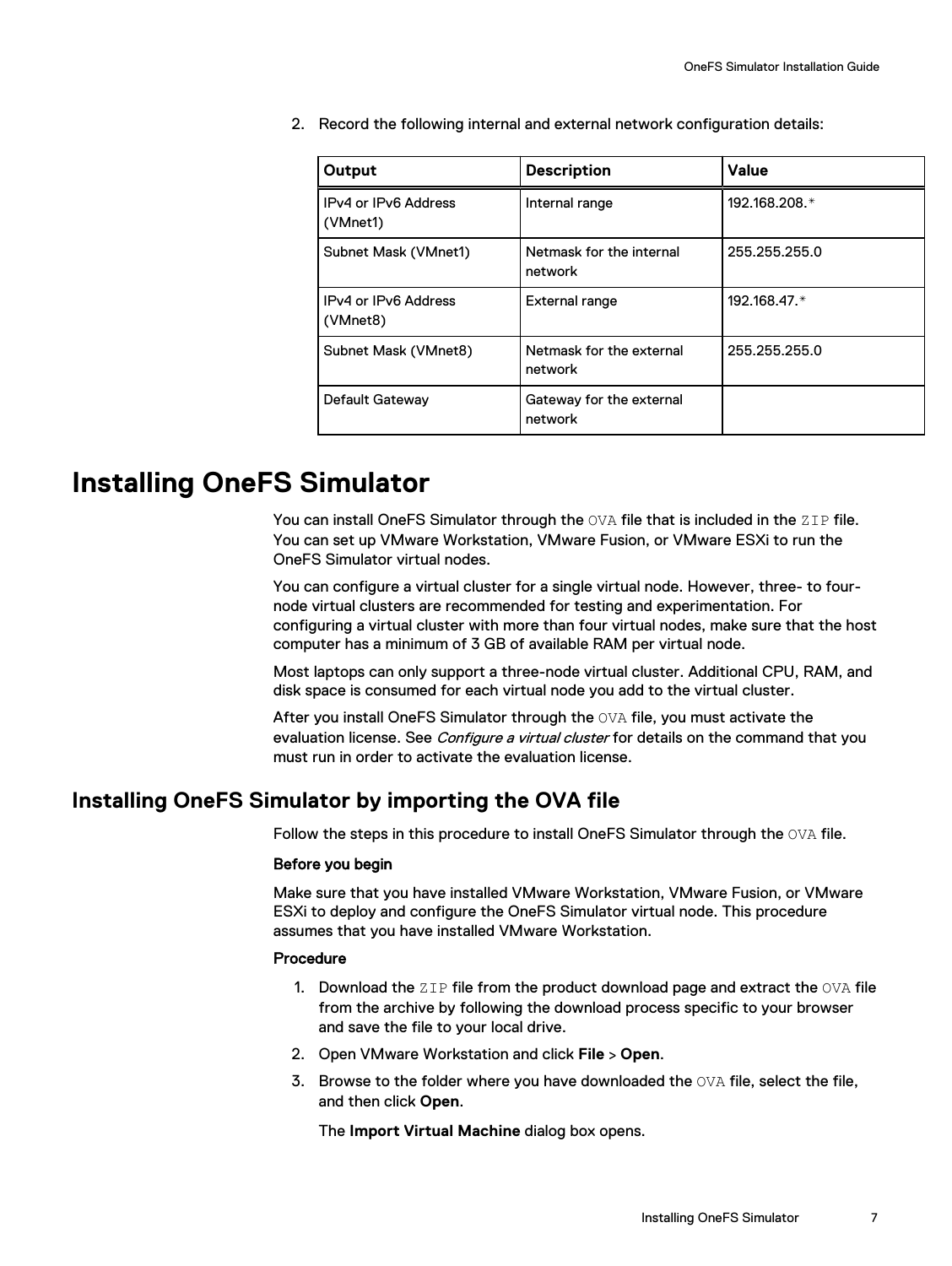| <b>Import Virtual Machine</b>                                                                                 |
|---------------------------------------------------------------------------------------------------------------|
| <b>Store the new Virtual Machine</b><br>Provide a name and local storage path for the new virtual<br>machine. |
| Name for the new virtual machine:<br>b.11682r                                                                 |
| Storage path for the new virtual machine:                                                                     |
| C:\Users\ Documents\Virtual Machines\b.11682r<br>Browse                                                       |
| Cancel<br>Help<br>Import                                                                                      |

4. Specify a name for the virtual machine and a path to store it and then click **Import**.

VMware Workstation imports the OVA virtual machine and the virtual machine appears in the virtual machine library.

- 5. To import more virtual machines, repeat the previous two steps by selecting the same OVA file but by specifying a different name and path for the imported virtual machines in the **Import Virtual Machine** dialog box.
- 6. Adjust the RAM setting for each VM to the 3 GB minimum. Refer to the documentation for your virtualization tool for specific instructions.
- 7. Click **VM** > **Power** > **Power on** from the VMware console to power on the first virtual machine.



A series of checks are performed as the virtual machine powers on.

- 8. Click anywhere inside the virtual machine console to obtain the control of the mouse and keyboard on the host system.
- 9. Configure the settings for the virtual cluster through the configuration wizard that appears in the virtual machine command console.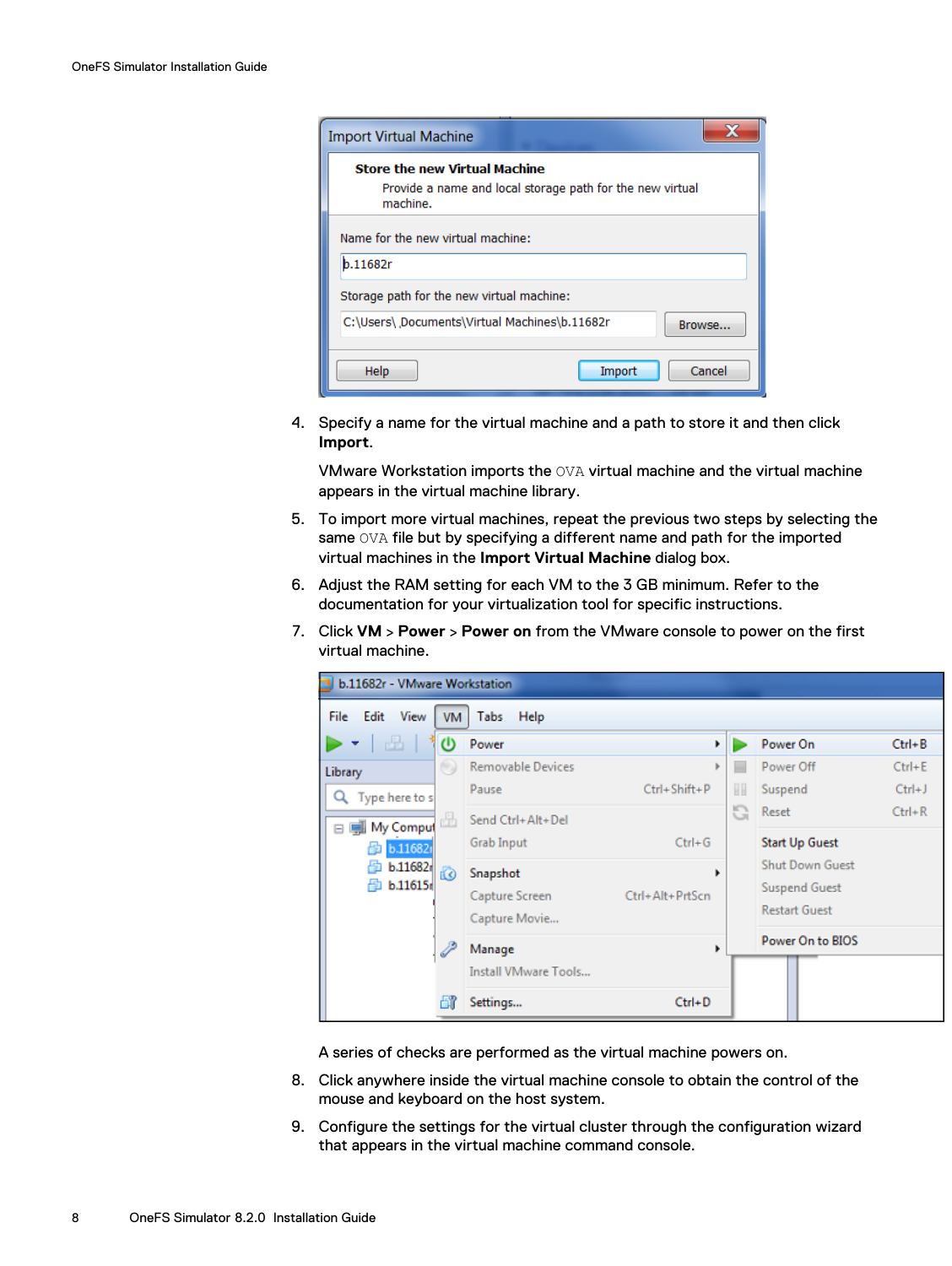10. Power on the other virtual machines that you have imported and repeat the previous two steps individually for each of the virtual machines by selecting the **Join an existing cluster** option in the configuration wizard.

The virtual machines are added as virtual nodes to the virtual cluster.

### <span id="page-8-0"></span>**Configure a virtual cluster**

After installing one or more virtual nodes, you can configure a virtual cluster through the configuration wizard. The wizard provides step-by-step guidance for configuring a new virtual cluster or for adding a new virtual node to an existing virtual cluster.

After a virtual node has been booted, the Isilon IQ configuration wizard options appear in the same command window.

#### Procedure

- 1. In the configuration wizard, select one of the following options:
	- <sup>l</sup> To create a new virtual cluster, type **1**.
	- <sup>l</sup> To join the virtual node to an existing virtual cluster, type **2**.
	- <sup>l</sup> To exit the wizard and configure the virtual node manually, type **3**.
- 2. Follow the prompts to configure the virtual cluster. See the Virtual cluster configuration settings section for details.
- 3. Open an SSH client and type the lowest IP address from the external range.
- 4. Log in with the root username and password.
- 5. At the command prompt, run the following command to activate the permanent evaluation license:

```
isi license add —evaluation 
ONEFS, SMARTQUOTAS, SNAPSHOTIQ, SMARTCONNECT ADVANCED, SYNCIQ, SMAR
TPOOLS, SMARTLOCK, HDFS, SMARTDEDUPE, CLOUDPOOLS, SWIFT, HARDENING
```
### **Virtual cluster configuration settings**

The configuration wizard will prompt you for the information required to configure the virtual cluster in a series of steps.

The following table provides information on each step in the configuration wizard. Enter values that are appropriate for your virtual cluster.

| <b>Setting</b>                                      | <b>Description</b>                                                |  |
|-----------------------------------------------------|-------------------------------------------------------------------|--|
| Type a password for the root user.<br>Root password |                                                                   |  |
| UI admin password                                   | Type a password for the UI administrator<br>user.                 |  |
| <b>ESRS</b>                                         | Type no to disable support for (ESRS) on<br>your virtual cluster. |  |
| Name                                                | Type a name to identify the virtual cluster.                      |  |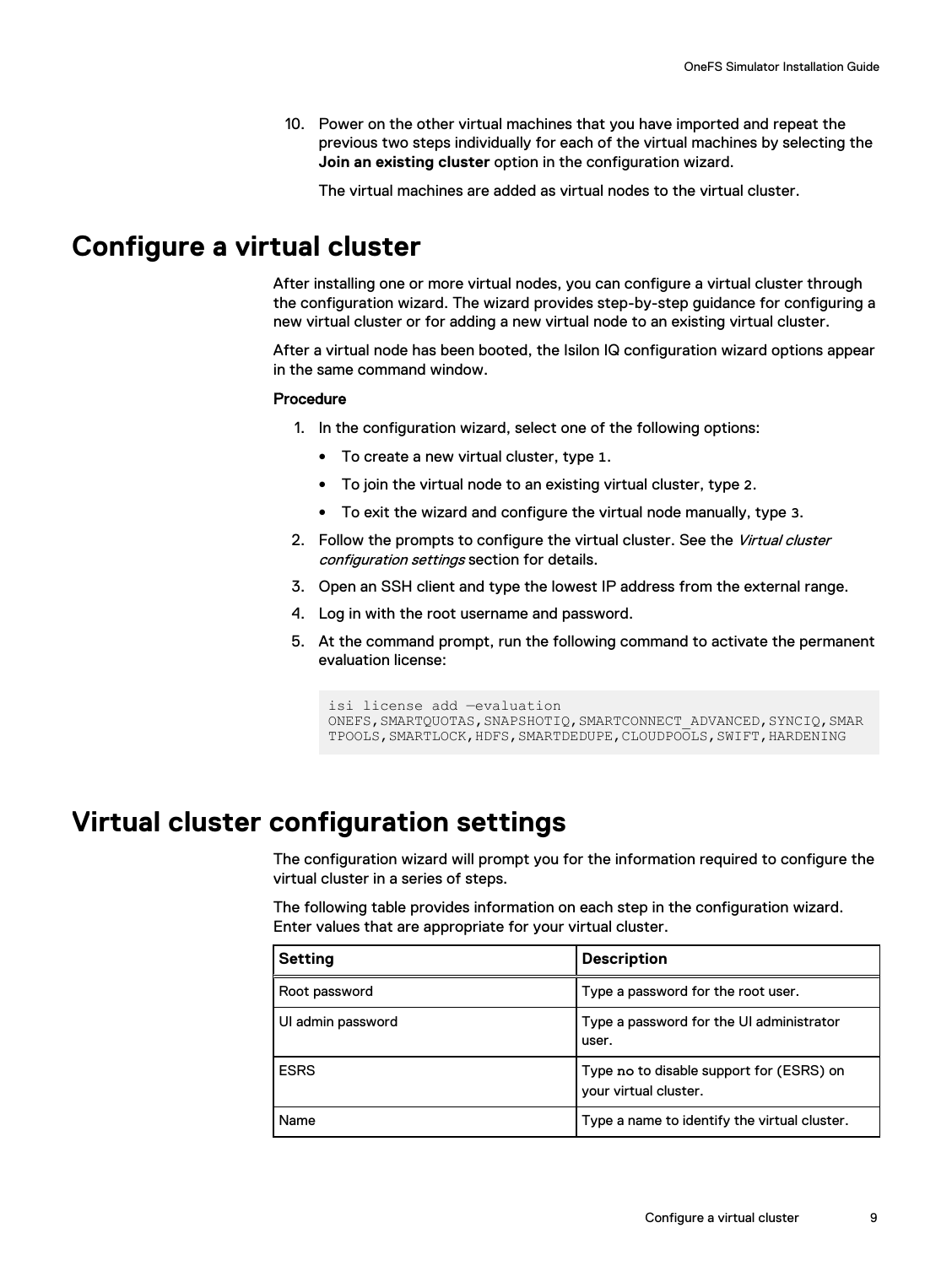| <b>Setting</b>         | <b>Description</b>                                                                                                                                                                     |
|------------------------|----------------------------------------------------------------------------------------------------------------------------------------------------------------------------------------|
| Encoding               | Specify the character encoding for the virtual<br>cluster. The default character encoding is<br>UTF-8.                                                                                 |
| Interface int-a        | Specify the network settings for the int-a<br>network which facilitates communication<br>between the virtual nodes.                                                                    |
|                        | 1. Specify an IP address to configure the<br>netmask. Refer to the table in Record<br>network configuration data for the values<br>you recorded for the internal IP range<br>(VMnet1). |
|                        | 2. Retain the existing value for MTU.                                                                                                                                                  |
|                        | 3. Specify a low IP address and a high IP<br>address for the internal IP range of your<br>network.                                                                                     |
|                        | Press ENTER to retain the existing<br>configuration.                                                                                                                                   |
| Interface int-b        | Press ENTER to skip configuring the failover<br>back-end network.                                                                                                                      |
| <b>External subnet</b> | Specify the network settings for the ext-1<br>network. The ext-1 network provides client<br>access to the virtual cluster.                                                             |
|                        | 1. Specify an IP address to configure the<br>netmask. Refer to the table in Record<br>network configuration data for the values<br>you recorded for the external IP range<br>(VMnet8). |
|                        | 2. Retain the existing value for MTU.                                                                                                                                                  |
|                        | 3. Specify a low IP address and a high IP<br>address for the external IP range of your<br>network.                                                                                     |
| Default gateway        | Specify the gateway IP address of your<br>network to optionally configure the gateway<br>server through which the virtual cluster<br>communicates with clients outside the subnet.     |
| SmartConnect           | Specify the SmartConnect zone name and<br>service IP address. Press ENTER to retain the<br>default settings.                                                                           |
| <b>DNS</b>             | Specify the gateway IP address of your<br>network to configure the DNS server.                                                                                                         |
| <b>External subnet</b> | Specify the network settings for the external<br>network interface. Press ENTER to retain the<br>default settings.                                                                     |
| Date and time zone     | By default, the virtual node is set to the time<br>and date settings based on your host                                                                                                |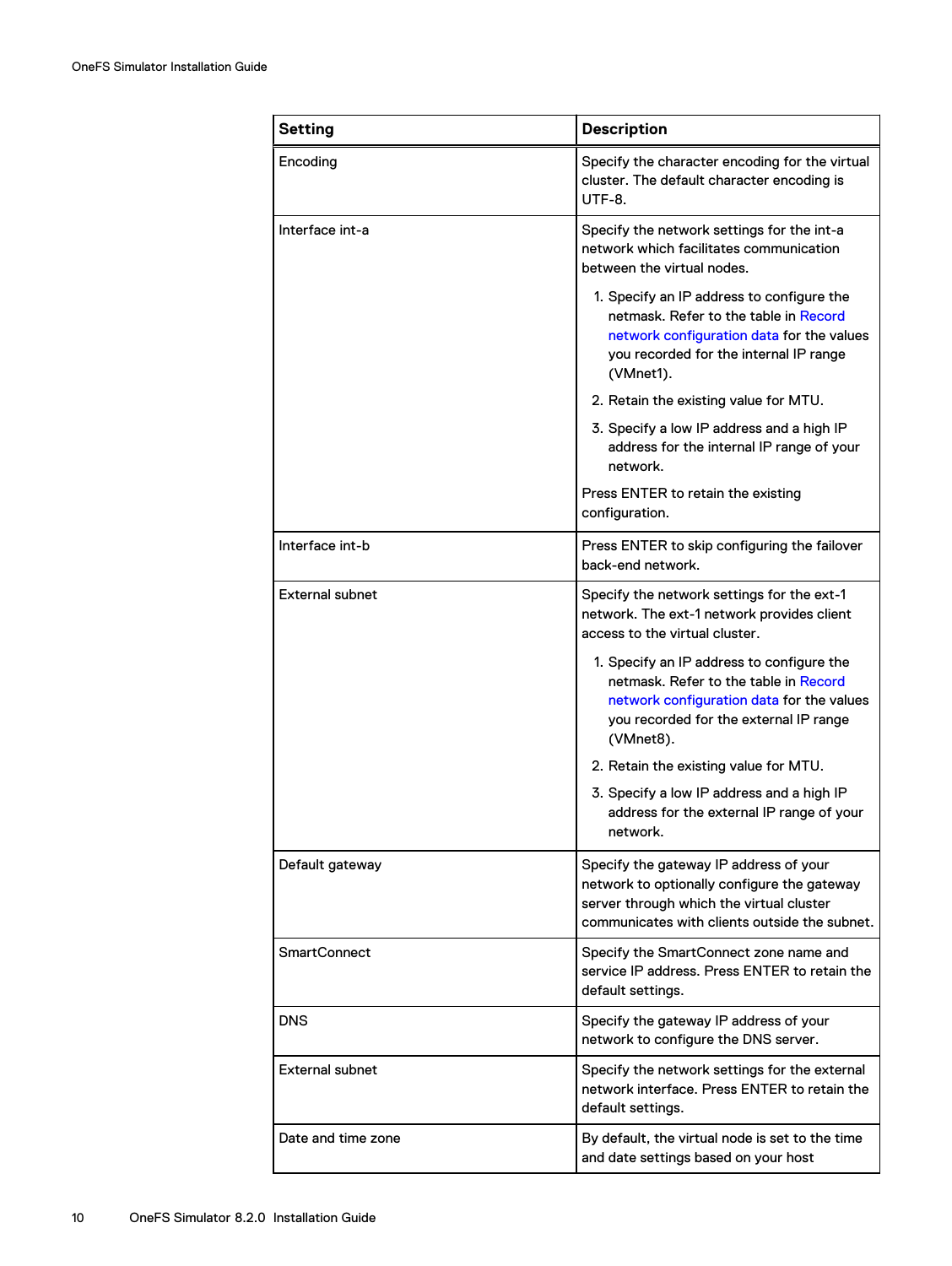| Setting | <b>Description</b>                                                      |  |
|---------|-------------------------------------------------------------------------|--|
|         | computer. However, you can configure a<br>different date and time zone. |  |

### <span id="page-10-0"></span>**Deploy OneFS Simulator on an ESXi server**

You can run virtual nodes on an ESXi server by deploying the OVA file on a selected ESXi host.

#### Procedure

1. Log in to the VMware vSphere Web Client through the following URL:

```
https://<your-vcenter-dnsname or
ip_address_of_vcenter>:9443/vsphere-client/
```
- 2. On the vCenter home page, click **Hosts and Clusters**.
- 3. Select a local host from a virtual cluster and click **Actions** > **Deploy OVF Template** to open the **Deploy OVF Template** wizard.
- 4. On the **Select source** page, browse to the folder where you have downloaded the OVA file and select the file. Alternatively, provide the URL to the OVA file and then click **Next**.

| Deploy OVF Template                                                                                                                                                 |                                                                                                                                                                                                                                                                                                                             | $(2)$ 19 |
|---------------------------------------------------------------------------------------------------------------------------------------------------------------------|-----------------------------------------------------------------------------------------------------------------------------------------------------------------------------------------------------------------------------------------------------------------------------------------------------------------------------|----------|
| 1 Source<br>1a Select source<br>15 Review details<br>2 Destination<br>2a Select name and folder<br>2b Select a resource<br>2c Select storage<br>3 Ready to complete | Select source<br>Select the source location<br>Enter a URL to download and install the OVF package from the Internet, or browse to a location accessible from your computer,<br>such as a local hard drive, a network share, or a CO/DVD drive.<br>OURL<br><b>D</b> Local file<br>C'iUsers\Documents\b.116221.oux<br>Browse | $\star$  |
|                                                                                                                                                                     | Finish<br><b>Back</b><br>Next                                                                                                                                                                                                                                                                                               | Cancel   |

5. On the **Review details** page, review the details, and then click **Next**.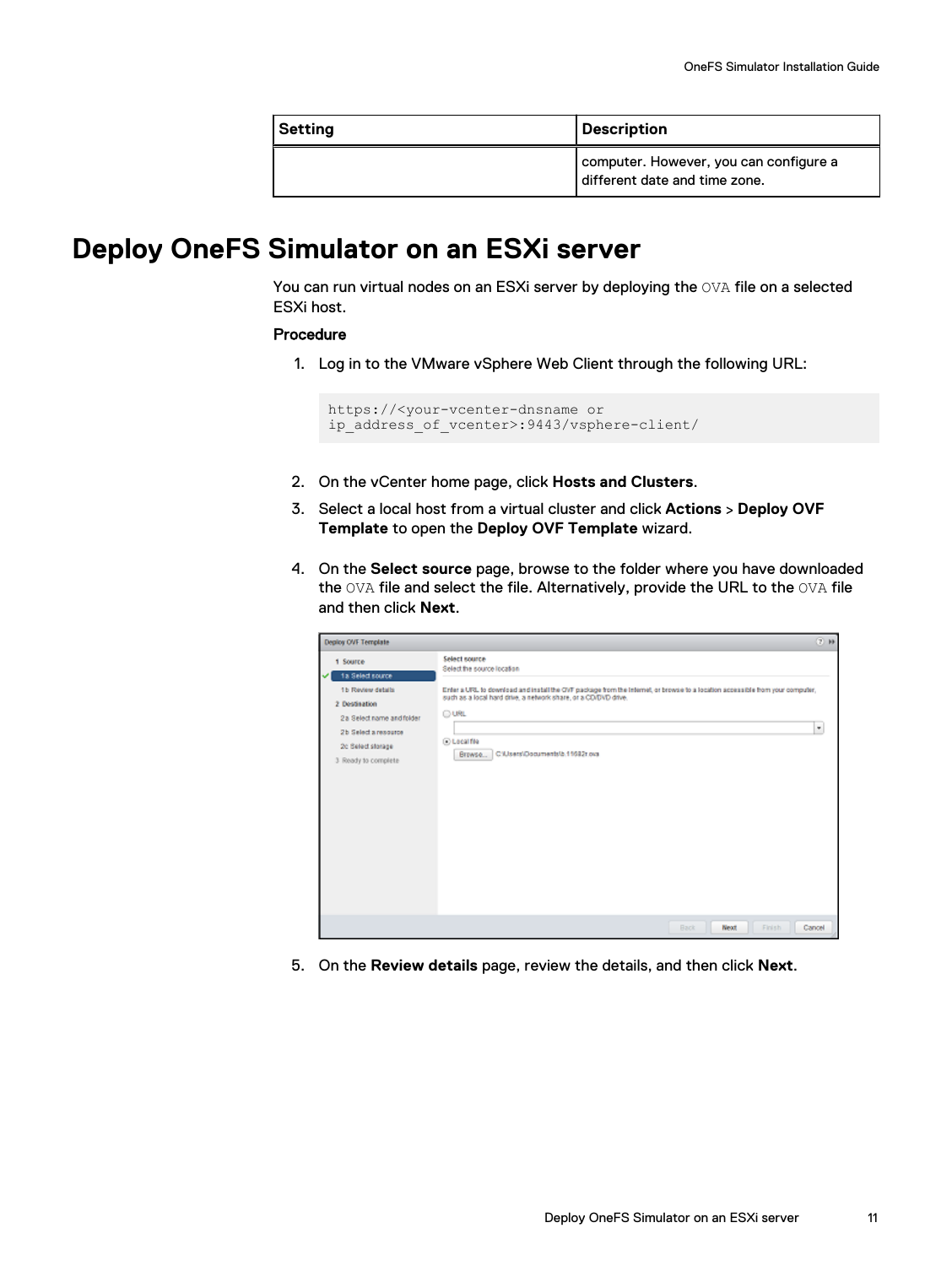| Deploy OVF Template                                              |                                                                     |                                                                       | $(7)$ 10                        |
|------------------------------------------------------------------|---------------------------------------------------------------------|-----------------------------------------------------------------------|---------------------------------|
| 1 Source<br>v<br>1a Select source<br>15 Review details           | <b>Review details</b><br>Verify the OVF template details<br>Product | b.11682r                                                              |                                 |
| 2 Destination<br>2a Selectname and folder                        | <b>Version</b><br>Vendor                                            |                                                                       |                                 |
| 2b Select a resource<br>2c Select storage<br>3 Ready to complete | Publisher<br>Dewnload size                                          | (8) No certificate present<br>174.0 MB<br>420.3 MB (thin provisioned) |                                 |
|                                                                  | Size on disk<br>Description                                         | 40.5 GB (thick provisioned)                                           |                                 |
|                                                                  |                                                                     |                                                                       |                                 |
|                                                                  |                                                                     |                                                                       |                                 |
|                                                                  |                                                                     |                                                                       |                                 |
|                                                                  |                                                                     | <b>Back</b>                                                           | Finish<br>Cancel<br><b>Next</b> |

6. On the **Select name and folder** page, perform the following actions:

| $(2)$ He<br>Deploy OVF Template                                                                                                                                                               |                                                                                                                                                                                   |                                                                                                                                                                                              |
|-----------------------------------------------------------------------------------------------------------------------------------------------------------------------------------------------|-----------------------------------------------------------------------------------------------------------------------------------------------------------------------------------|----------------------------------------------------------------------------------------------------------------------------------------------------------------------------------------------|
| 1 Source<br>1a Select source<br>v<br>1b Review details<br>v<br>2 Destination<br>2a Select name and folder<br>$\checkmark$<br>2b Select a resource<br>2c Select storage<br>3 Ready to complete | Select name and folder<br>Specify a name and location for the deployed template<br>Name: 0.11682r<br>Select a folder or datacenter<br>Q Search<br>-@eves<br>$\triangleright$ Lipc | The folder you select is where the entity will be located, and<br>will be used to apply permissions to it.<br>The name of the entity must be unique within each yCenter<br>Server VM folder. |
|                                                                                                                                                                                               |                                                                                                                                                                                   | Mext<br>Back<br>Finish<br>Cancel                                                                                                                                                             |

- a. Type a name for the deployed template.
- b. Select a folder or datacenter within the inventory where OneFS Simulator will reside.
- c. Click **Next**.
- 7. On the **Select a resource page**, select a virtual cluster or host to run the virtual machine after it is deployed.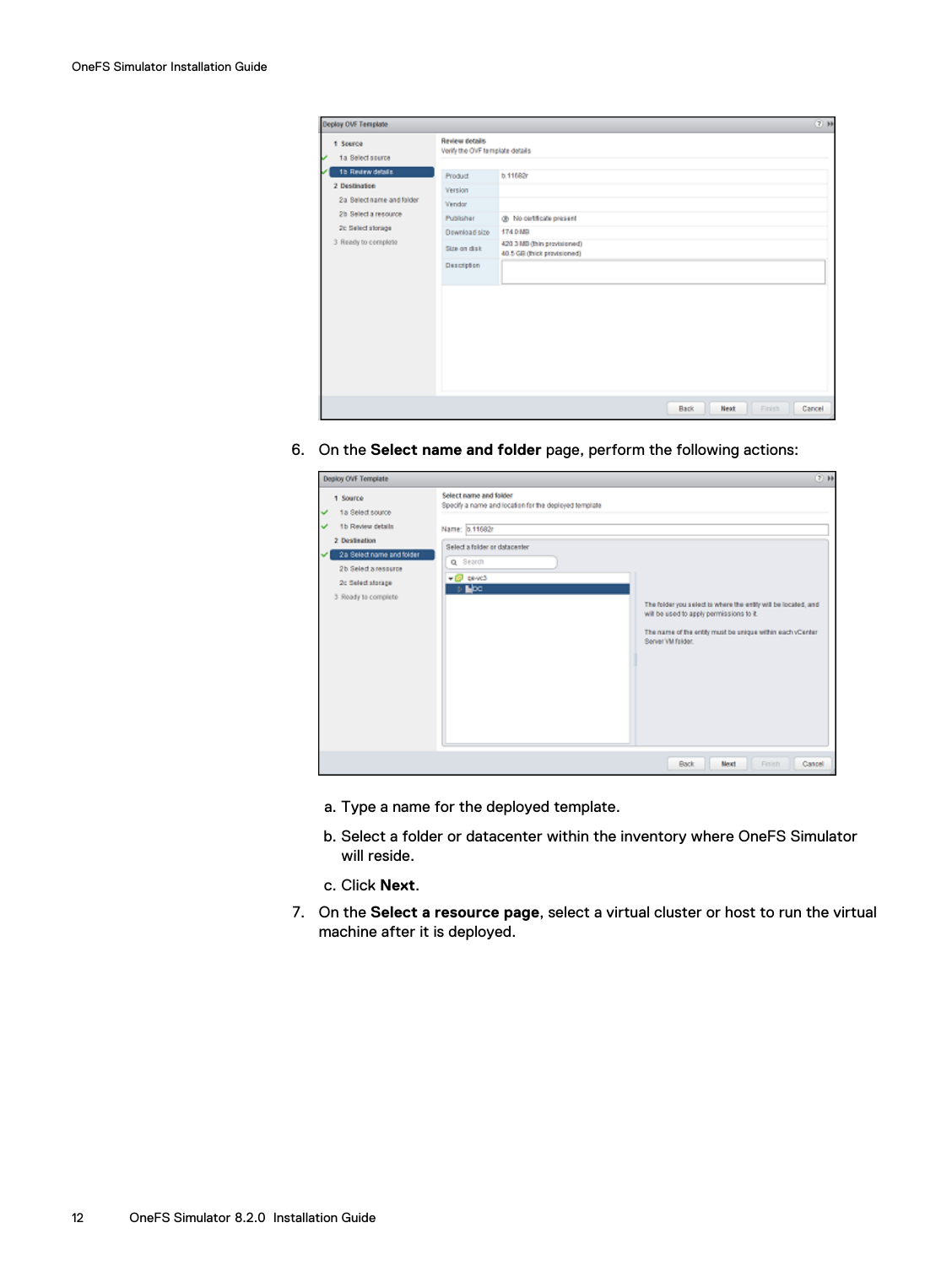| Deploy OVF Template                                                                                                                                                 | $(2)$ He                                                                                                                                                                                                                                                           |
|---------------------------------------------------------------------------------------------------------------------------------------------------------------------|--------------------------------------------------------------------------------------------------------------------------------------------------------------------------------------------------------------------------------------------------------------------|
| 1 Source<br>1a Select source<br>1b Review details<br>2 Destination<br>2a Select name and folder<br>2b Select a resource<br>2c Select storage<br>3 Ready to complete | Select a resource<br>Select where to run the deployed template<br>Select location to run the deployed template<br>Q Search<br>$\star \ln$ DC<br>> U deli-ct<br>> U sm-ct<br>Select a duster, host wipp, or resource pool in which to run-<br>the deployed template |
|                                                                                                                                                                     | Back<br><b>Mext</b><br>Finish<br>Cancel                                                                                                                                                                                                                            |

8. On the **Select storage** page, select the following parameters:

| 1 Source                              | Select storage<br>Select location to store the files for the deployed template                                                    |                       |             |       |           |            |                          |
|---------------------------------------|-----------------------------------------------------------------------------------------------------------------------------------|-----------------------|-------------|-------|-----------|------------|--------------------------|
| 1a Select source<br>15 Review details | Select virtual disk format                                                                                                        | <b>Thin Provision</b> |             | ٠     |           |            |                          |
| 2 Destination                         | VM Starage Policy:                                                                                                                | None                  |             | $\pi$ | $\circ$   |            |                          |
| 2a Selectname and folder              | The following datastores are accessible from the destination resource that you selected. Select the destination datastore for the |                       |             |       |           |            |                          |
| 25 Select a resource                  | virtual machine configuration files and all of the virtual disks.                                                                 |                       |             |       |           |            |                          |
| 2c Select storage                     | Name                                                                                                                              | Capacity              | Provisioned |       | Free      | Type       | Storage DRS <sup>A</sup> |
| 2d Setup networks                     | $\Box$ surahine                                                                                                                   | 193.62 TB             | 90.70 TB    |       | 102.92 TB | NFS.       |                          |
| 3 Ready to complete                   | Fill sunshined                                                                                                                    | 193.62 TB             | 90.71 TB    |       | 102.90 TB | NFS        |                          |
|                                       | hdd nas.5000c500.                                                                                                                 | 931.25 GB             | 976 00 MB   |       | 930 30 GB | <b>WFS</b> |                          |
|                                       | 目 hdd naa 5000c500                                                                                                                | 931.25 08             | 976.00 MB   |       | 930.30 GB | WIFS:      |                          |
|                                       | DI OISKS-datastore-vOn                                                                                                            | 931.25 GB             | 976.00 MB   |       | 930.30 GB | <b>WFS</b> |                          |
|                                       | 1 hdd nas.5000c500                                                                                                                | 931.25 GB             | 976.00 MB   |       | 930 30 GB | <b>WFS</b> |                          |
|                                       | Ell OfSKS-datastore-vOn                                                                                                           | 931.25 GB             | 976.00 MB   |       | 930.30 GB | <b>WFS</b> |                          |
|                                       | <b>El OISK7-datastore-vOn</b>                                                                                                     | 931.25 GB             | 976.00 MB   |       | 930.30 GB | <b>WFS</b> |                          |
|                                       | 目 hdd naa 5000c500                                                                                                                | 931.25.08             | 976.00 MB   |       | 930.30 GB | <b>WFS</b> |                          |
|                                       | T hed nas 5000c500                                                                                                                | 931.25 GB             | 976.00 MB   |       | 930 30 GB | <b>WFS</b> |                          |
|                                       | 日 .hdd_naa.5000c500                                                                                                               | 931.25 GB             | 976.00 MB   |       | 930.30 GB | <b>WFS</b> |                          |
|                                       | Ell. had naa 5000/500                                                                                                             | 931.25 CB             | 976.00 MB   |       | 938.30 CR | <b>WFS</b> | тĖ                       |

- a. A virtual disk format from the list.
- b. A virtual machine storage policy, if applicable.
- c. A datastore for storing the virtual machine configuration files on the destination resource that you selected in the previous step.
- d. Click **Next**.
- 9. On the **Setup networks** page, configure the networking parameters and click **Next**.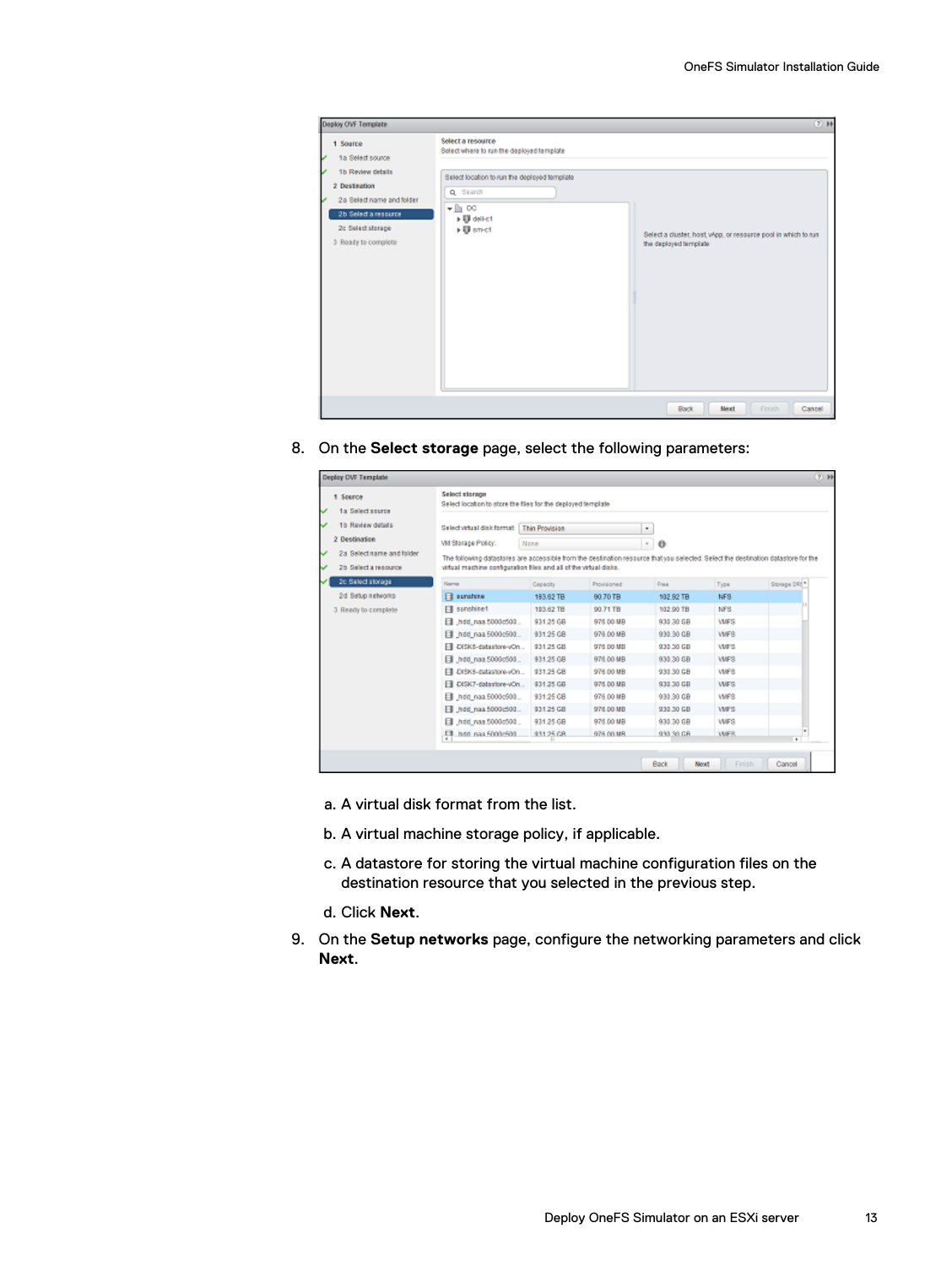|   | Deploy OVF Template          |                                                                           |                     |                                               |               | $(7)$ 10      |
|---|------------------------------|---------------------------------------------------------------------------|---------------------|-----------------------------------------------|---------------|---------------|
| v | 1 Source<br>1a Select source | Setup networks<br>Configure the networks the deployed template should use |                     |                                               |               |               |
| u | 1b Review details            | Source                                                                    |                     | <b>Destination</b>                            |               | Configuration |
|   | 2 Destination                | hostoniy.                                                                 | <b>VM Network</b>   |                                               | ٠             | ۰             |
| v | 2a Select name and folder    | nat                                                                       | <b>Will Network</b> |                                               | $\mathbf{v}$  | ۰             |
| v | 2b Select a resource         | bridge                                                                    | <b>Mil Network</b>  |                                               | $\mathbf{w}$  | ۰             |
| v | 2c Select storage            |                                                                           |                     |                                               |               |               |
|   | 2d Setus networks            | IP protocol:<br>Pel                                                       |                     | Static-Manual <sup>(1)</sup><br>P allocation: |               |               |
| ٠ | 3 Ready to complete          |                                                                           |                     |                                               |               |               |
|   |                              | Source: hostonly - Description                                            |                     |                                               |               |               |
|   |                              | The hostonly network                                                      |                     |                                               |               |               |
|   |                              | Destination: VM Network - Protocol settings                               |                     |                                               |               |               |
|   |                              | No configuration needed for this network                                  |                     |                                               |               |               |
|   |                              |                                                                           |                     |                                               |               |               |
|   |                              |                                                                           |                     |                                               |               |               |
|   |                              |                                                                           |                     | <b>Next</b><br><b>Back</b>                    | <b>Finish</b> | Cancel        |

10. Review the summary on the **Ready to complete** page. and click

| Deploy OVF Template                                                                                                                                                               |                                                                                                                                                                                 |                                                                                                                                                                                                                                     |      |       |               | $(2)$ He |
|-----------------------------------------------------------------------------------------------------------------------------------------------------------------------------------|---------------------------------------------------------------------------------------------------------------------------------------------------------------------------------|-------------------------------------------------------------------------------------------------------------------------------------------------------------------------------------------------------------------------------------|------|-------|---------------|----------|
| 1 Source<br>1a Select source<br>v                                                                                                                                                 | Ready to complete<br>Review your settings selections before finishing the wizard.                                                                                               |                                                                                                                                                                                                                                     |      |       |               |          |
| 1b Review details<br>v<br>2 Destination<br>2a Select name and folder<br>v<br>v<br>2b Select a resource<br>2c Select storage<br>v<br>2d Setup networks<br>v<br>3 Ready to complete | <b>OVF file</b><br>Download size<br>Size on disk<br>Name<br>Target<br>Detastore<br>Folder<br>Disk storage<br>Network mapping<br><b>Pallocation</b><br>Power on after deployment | CAUsers (Documents/b.11682r.ova)<br>174.0185<br>420.3 MB<br><b>5.11682Y</b><br>dell-c1<br>sunshine<br>DC.<br><b>Thin Provision</b><br>hostonly to VM Network<br>nat to VM Network.<br>bridge to VM Network<br>Static - Manual, IPv4 |      |       |               |          |
|                                                                                                                                                                                   |                                                                                                                                                                                 |                                                                                                                                                                                                                                     | Back | Moott | <b>Finish</b> | Cancel   |

- 11. Click **Power on after deployment** and then click **Finish** to deploy the virtual node as a virtual machine.
- 12. Configure the cluster. See [Network Settings](#page-8-0) and [Record network configuration](#page-5-0) [data](#page-5-0) for cluster configuration settings.
- 13. Open an SSH client and at the command prompt, type the following command to activate the evaluation license in order to run OneFS Simulator:

```
isi license add —evaluation 
ONEFS, SMARTQUOTAS, SNAPSHOTIQ, SMARTCONNECT ADVANCED, SYNCIQ, SMAR
TPOOLS,SMARTLOCK,HDFS,SMARTDEDUPE,CLOUDPOOLS,SWIFT,HARDENING
```
#### **Results**

If the amount of RAM in the deployed virtual node has increased, you can convert the virtual machine to a template and create additional virtual nodes from the template. You do not need to create a template if the configuration of the virtual machine has not been changed.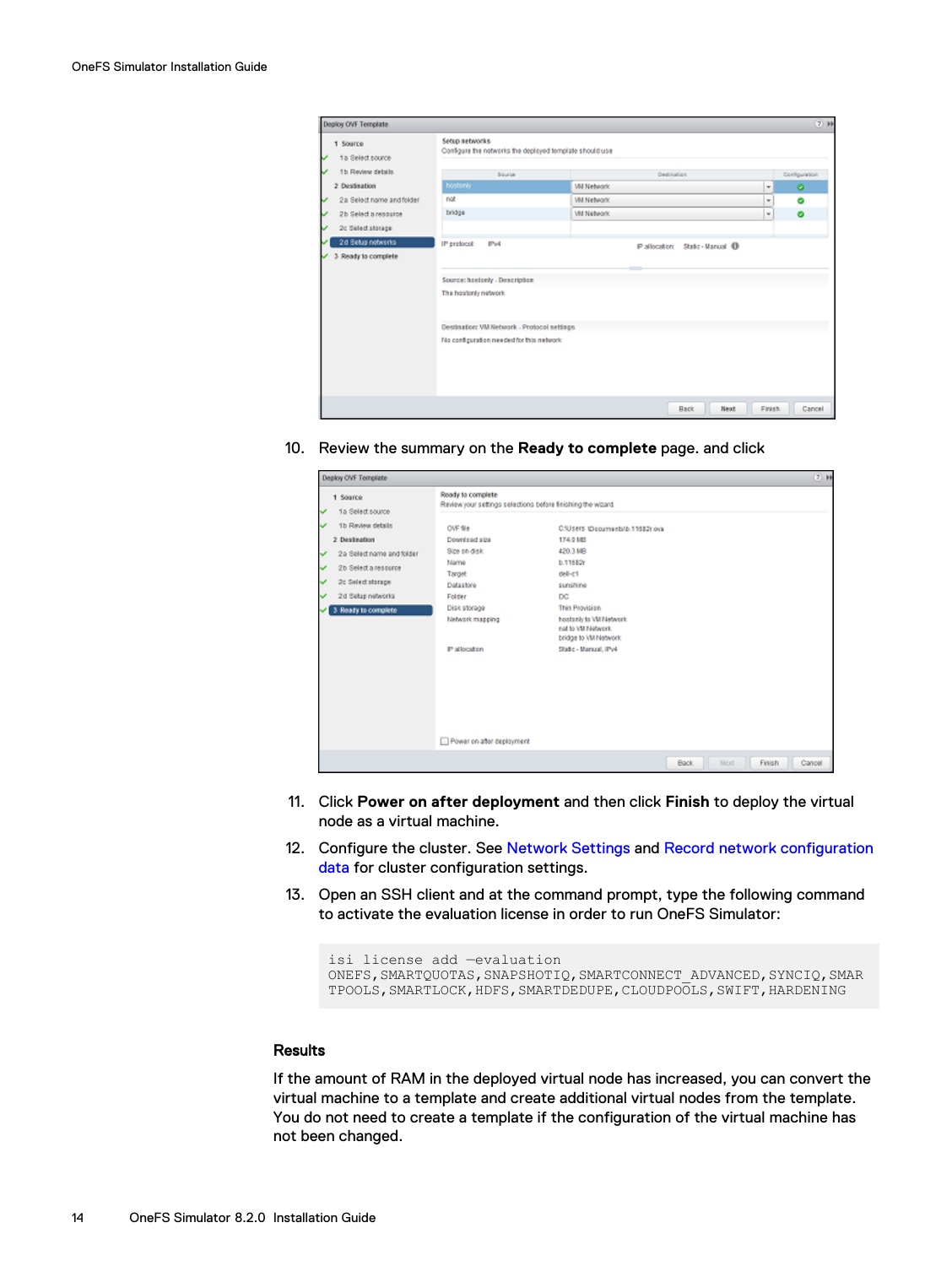#### **Note**

Do not create templates from a virtual machine that has ever been booted.

### <span id="page-14-0"></span>**Manage a virtual cluster**

After you have joined at least three virtual nodes to a virtual cluster, you can connect to one of the virtual nodes and manage the virtual cluster.

When connecting to a virtual node, provide the information configured on the virtual cluster.

### **Connect to a virtual node through the web administration interface**

You can connect to a virtual node through the web administration interface and manage a virtual cluster.

#### Procedure

- 1. Open a browser and type the lowest IP address from the external range.
- 2. Click **Continue to this website (not recommended)**.

| There is a problem with this website's security certificate.                                                                                                                                              |
|-----------------------------------------------------------------------------------------------------------------------------------------------------------------------------------------------------------|
| The security certificate presented by this website was not issued by a trusted certificate authority.<br>The security certificate presented by this website was issued for a different website's address. |
| Security certificate problems may indicate an attempt to fool you or intercept any data you send to the<br>server.                                                                                        |
| We recommend that you close this webpage and do not continue to this website.                                                                                                                             |
| Click here to close this webpage.                                                                                                                                                                         |
| Continue to this website (not recommended).                                                                                                                                                               |
| More information                                                                                                                                                                                          |

- 3. Log in with the root or admin username and password.
- 4. Suppress any warning events by navigating to **Cluster Status** > **Events** > **Summary** and clicking **Quiet** against the event that you want to suppress.

For example, for each configured virtual node, select **Quiet** to remove the warning that indicates that the virtual machine has four hard drives, when a physical node would have 12.

### **Connect to a virtual node through SSH**

You can connect to a virtual node through SSH and manage a virtual cluster.

#### Before you begin

Make sure that the ext-1 interface is set to bridged before you proceed.

#### Procedure

- 1. Open an SSH client and type the lowest IP address from the external range.
- 2. Log in with the root username and password.
- 3. At the command prompt, type the required  $\text{isi}$  commands to monitor and manage your virtual cluster.

For example, type the following command at the command prompt to monitor the health and performance of the virtual cluster:

isi status